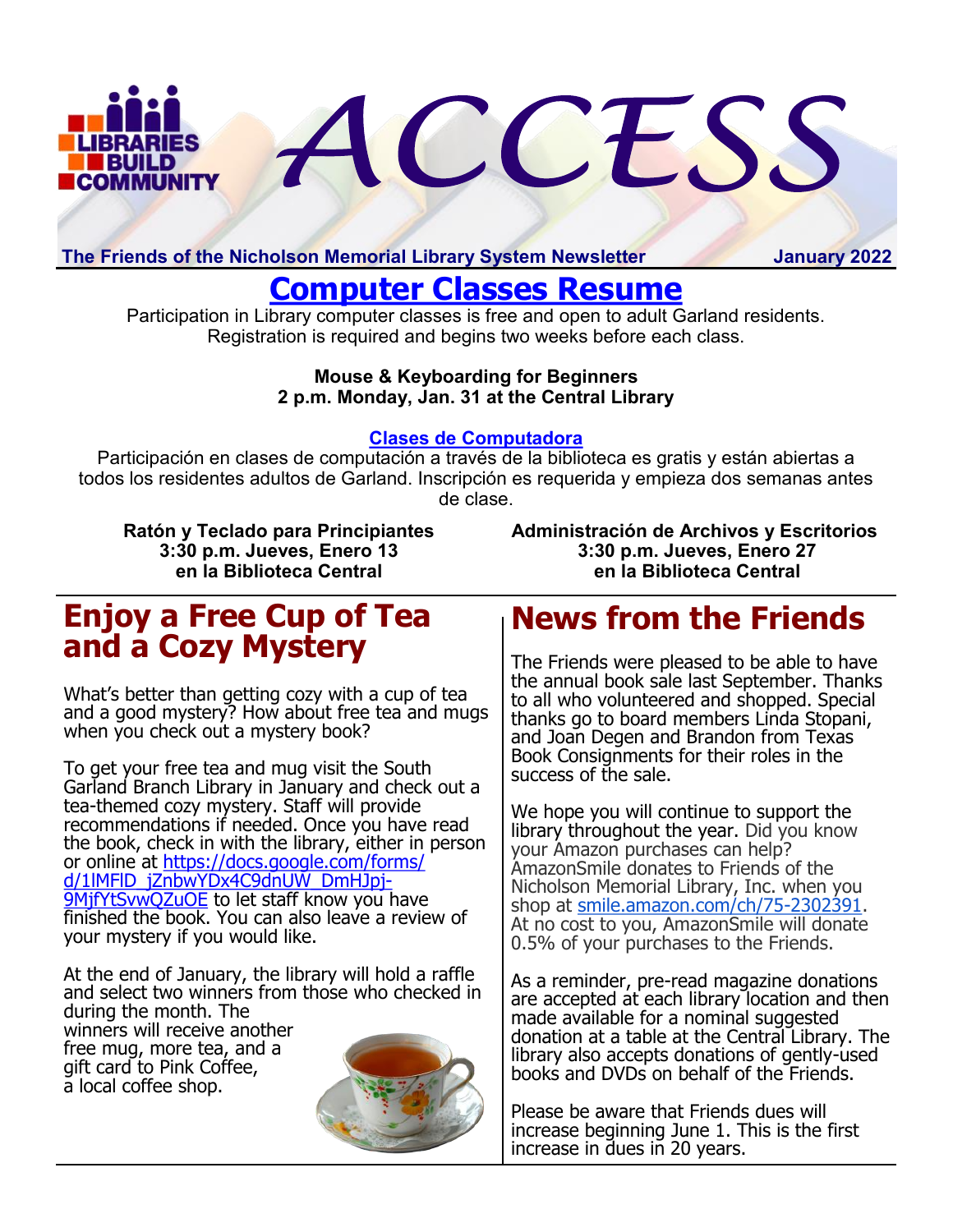## **[Adult Craft Workshop](https://library.garlandtx.gov/Calendar.aspx?EID=4690&month=1&year=2022&day=22&calType=0) 4 p.m., Saturday, Jan. 22 South Garland Branch Library**

Make a trinket bowl out of clay at the next Adult Craft Workshop.

Each crafting workshop features a unique craft project or art piece. All supplies are provided. Registration is required to attend and is limited to 24 participants. Registration will begin Saturday, Jan. 8. Call 972-205-3931 to register.

# **[Every Body Yoga](https://library.garlandtx.gov/Calendar.aspx?EID=4636&month=1&year=2022&day=14&calType=0)**

**Fridays, Jan. 14 to April 29 2 p.m. Central Library**

Adults can learn the basics of yoga from a professional yoga instructor who will introduce participants to basic yoga poses. Please provide your own blanket, towel, or yoga mat. You are encouraged to listen to your body and exercise within the limits of your ability and fitness levels. If you are unsure if this program is right for you, consult your physician prior to participating.

# **[Middle Grade Makers](https://library.garlandtx.gov/Calendar.aspx?EID=4508&month=1&year=2022&day=29&calType=0)**

**Saturday, Jan. 29 2:30 p.m. Walnut Creek Branch Library Grades 4 - 8**

Children can explore STEAM concepts while completing fun, hands-on learning activities at the monthly Middle Grade Maker events.

Participants at the January event will construct a racecourse using recycled materials, then race marbles to the finish line. Registration is required and begins Saturday, Jan. 15. Call 972-205-2585 to register.



Adults ages 18 and older are invited to join book club. This month we'll be discussing The Good Sister by Sally Hepworth. No registration is required to attend.

## **[Romancing the](https://library.garlandtx.gov/Calendar.aspx?EID=4652&month=1&year=2022&day=11&calType=0)  [Book Club](https://library.garlandtx.gov/Calendar.aspx?EID=4652&month=1&year=2022&day=11&calType=0) 6 p.m., Tuesday, Jan. 11 Central Library**

Adults can join a new romance book club. At the first meeting, staff and attendees will determine the reading list for the spring.



# **ESL Conversation Classes Jan. 10 through April 26**

## **[Mondays at 6 p.m. at the](https://library.garlandtx.gov/Calendar.aspx?EID=4620&month=1&year=2022&day=10&calType=0)  [Central Library](https://library.garlandtx.gov/Calendar.aspx?EID=4620&month=1&year=2022&day=10&calType=0)**

## **[Tuesdays at 6:30 p.m. at the](https://library.garlandtx.gov/Calendar.aspx?EID=4474&month=1&year=2022&day=11&calType=0) [South Garland Branch Library](https://library.garlandtx.gov/Calendar.aspx?EID=4474&month=1&year=2022&day=11&calType=0)**

ESL conversation classes will meet weekly and will be geared toward improving general English skills in a casual setting. Attendees may practice their conversation skills in a friendly environment, build their vocabulary, learn about American culture, and meet a diverse group of people.

# **[Wii Aren't Board](https://library.garlandtx.gov/Calendar.aspx?EID=4490&month=1&year=2022&day=11&calType=0)**

**Tuesdays, Jan. 11 to April 26, 6:30 p.m. South Garland Branch Library Children of All Ages** 

Drop in to play an old favorite or learn a new game and socialize!

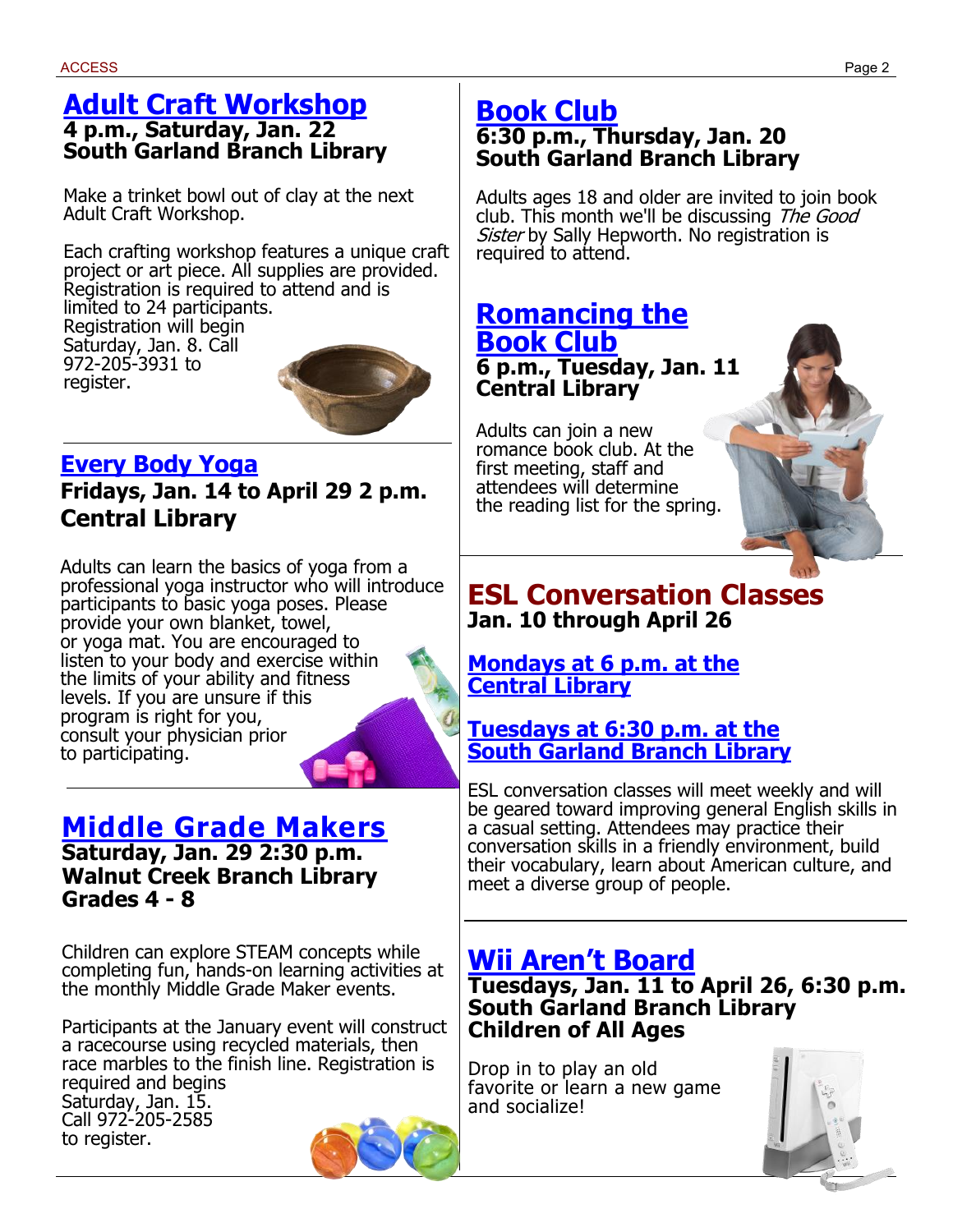# **Spring Storytimes**

(Jan. 10 through April 30)

## **Central Library**

972-205-2516

Toddler Storytime, Mondays at 10 a.m. Baby Storytime, Tuesdays at 9:30 a.m. Preschool Storytime, Tuesdays at 11 a.m. Tiempo de Cuentos, Wednesdays at 6:15 p.m.

# **North Garland Branch Library**

972-205-2804

Play and Learn, Wednesdays at 10:30 a.m. Family Storytime, Thursdays at 6 p.m. Baby Storytime, Fridays at 10 a.m. Toddler Storytime, Fridays at 11 a.m.

#### **South Garland Branch Library** 972-205-3934

Zoom into Kindergarten, Wednesdays at 10:15 a.m. Family Storytime, Thursdays at 6 p.m. Baby Storytime, Fridays at 10:15 a.m. Literacy in Motion, Fridays at 11:15 a.m.

#### **Walnut Creek Branch Library** 972-205-2585

\*Family Storytime, Tuesdays at 6:15 p.m. \*Beginning Feb. 1, the first storytime of the month will be bilingual.

## **Storytime Age Ranges:**

Babies: Infants to 18 mos. Toddlers & Literacy in Motion: 18 to 36 mos. Preschoolers & Zoom into Kindergarten: 3 to 5 yrs. Families: all ages Play and Learn: 0 to 5 yrs.

# **[Teen After Hours](https://library.garlandtx.gov/Calendar.aspx?EID=4507&month=1&year=2022&day=15&calType=0)**

**Saturday, Jan. 15 6:30 p.m. South Garland Branch Library Ages 13 - 17**



## **STEAM Labs [Saturday, Jan. 15 at 11 a.m.](https://library.garlandtx.gov/Calendar.aspx?EID=4694&month=1&year=2022&day=15&calType=0) [North Garland Branch Library](https://library.garlandtx.gov/Calendar.aspx?EID=4694&month=1&year=2022&day=15&calType=0) [Children Ages 6-12](https://library.garlandtx.gov/Calendar.aspx?EID=4694&month=1&year=2022&day=15&calType=0) [Registration required](https://library.garlandtx.gov/Calendar.aspx?EID=4694&month=1&year=2022&day=15&calType=0)**

Each lab consists of a STEAM-based project that integrates science and engineering concepts. Participants at the January event will learn the science behind modern skyscrapers then put their knowledge to the test by building tower structures with marshmallows and toothpicks.

To register, please call the North Garland Branch Library at 972-205-2804 beginning Tuesday, Jan. 4.

#### **[Saturday, Jan. 29 at 1 p.m.](https://library.garlandtx.gov/Calendar.aspx?EID=4689&month=1&year=2022&day=29&calType=0) [Central Library](https://library.garlandtx.gov/Calendar.aspx?EID=4689&month=1&year=2022&day=29&calType=0) [Children Ages 6-12](https://library.garlandtx.gov/Calendar.aspx?EID=4689&month=1&year=2022&day=29&calType=0)**

Children ages 6 through 12 and their families can participate in monthly STEAM Labs this spring.

Each STEAM Lab will consist of stations featuring activities on a centralized theme. Instructions will be available in English, Spanish, and Vietnamese. January's theme is Winter Wonderland. No registration is required.

## **Chinese & Lunar New Year [Year of the Tiger Party](https://library.garlandtx.gov/Calendar.aspx?EID=4687&month=2&year=2022&day=1&calType=0) [Tuesday, Feb. 1 at 4 p.m. Central Library](https://library.garlandtx.gov/Calendar.aspx?EID=4687&month=2&year=2022&day=1&calType=0)**

Children can celebrate Chinese New Year by creating tiger masks, play Pin-the-Tail-on-the-Tiger, and make no-sew tiger pillows. Registration is required and begins Jan. 18.

#### **Paper Dragons Saturday, Feb. 5 from 10 a.m. to 6 p.m. North Garland Branch Library**

Children can drop in to create paper dragons that will hang in the library all month.

Join us for a fun activity and snacks *after the library* closes.

Registration required. Call 972-205-3934 to register beginning Jan. 4.